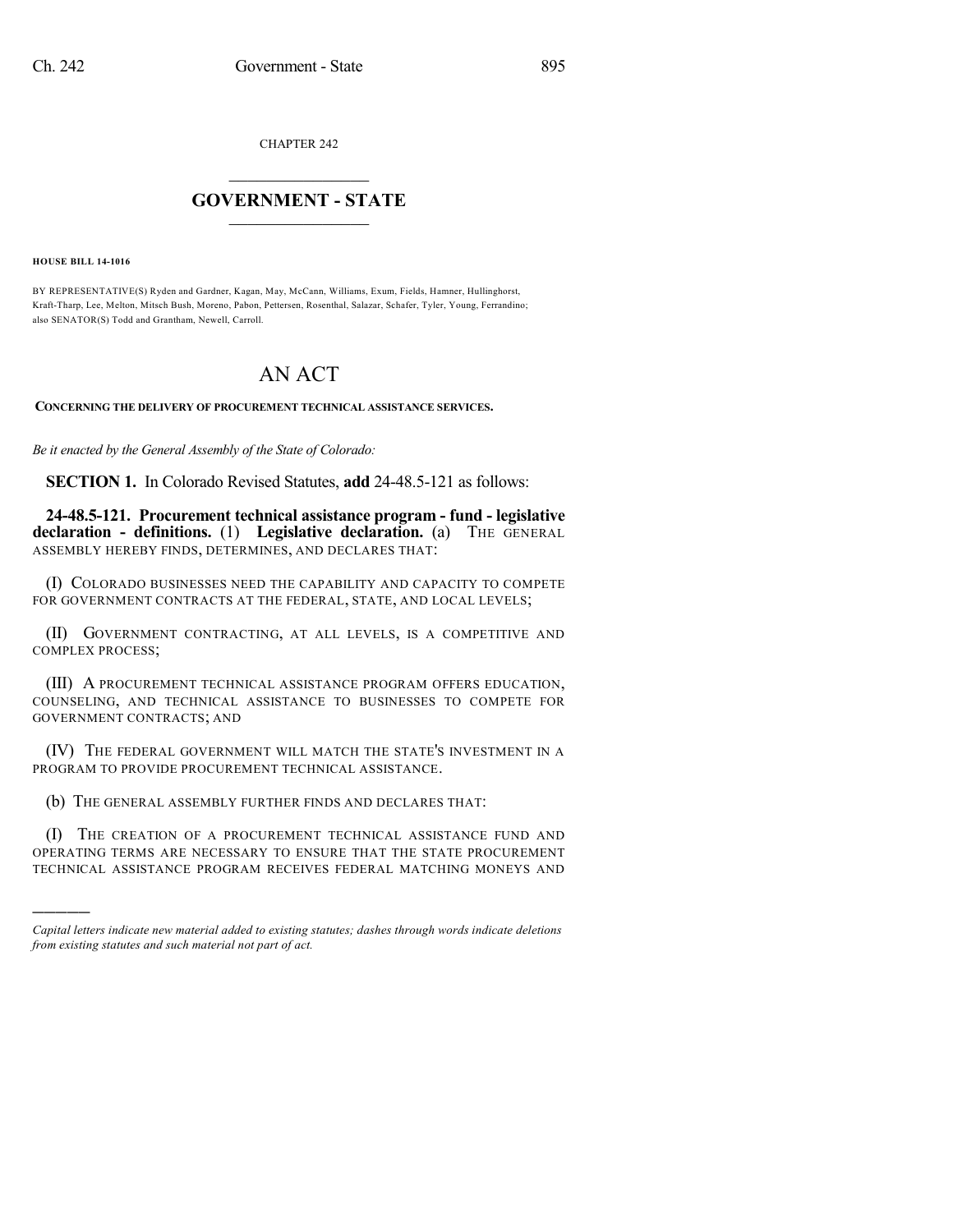PROVIDES EFFICIENT AND EFFECTIVE STATEWIDE PROCUREMENT TECHNICAL ASSISTANCE RESOURCES TO COLORADO BUSINESSES;

(II) THE PROCUREMENT TECHNICAL ASSISTANCE PROGRAM IN COLORADO IS A PUBLIC-PRIVATE PARTNERSHIP WITH A TARGETBUDGET OF AT LEAST EIGHT HUNDRED THOUSAND DOLLARS IN EACH CONTRACT YEAR TO PROVIDE PROCUREMENT TECHNICAL ASSISTANCE TO BUSINESSES THROUGHOUT THE STATE, OF WHICH FIFTY PERCENT IS PROVIDED THROUGH THE STATE BY THE STATE'S INVESTMENT AND FIFTY PERCENT IS PROVIDED BY THE FEDERAL GOVERNMENT; AND

(III) IT IS THE GENERAL ASSEMBLY'S INTENT THAT, IN EACH CONTRACT YEAR, THE OFFICE AND THE QUALIFIED ENTITY TOGETHER OBTAIN AT LEAST FOUR HUNDRED THOUSAND DOLLARS FOR THE STATE'S INVESTMENT IN THE PROCUREMENT TECHNICAL ASSISTANCE PROGRAM, WHICH WILL BE MATCHED BY THE FEDERAL GOVERNMENT AND SHALL BE USED FOR THE PURPOSES OF THE PROGRAM.

(2) **Definitions.** AS USED IN THIS SECTION, UNLESS THE CONTEXT OTHERWISE REQUIRES:

(a) "CONTRACT YEAR" MEANS ONE YEAR OF THE TERM OF THE CONTRACT ENTERED INTO PURSUANT TO THIS SECTION.

(b) "MINORITY BUSINESS OFFICE" MEANS THE MINORITY BUSINESS OFFICE CREATED IN SECTION 24-49.5-102.

(c) "OFFICE" MEANS THE COLORADO OFFICE OF ECONOMIC DEVELOPMENT CREATED IN SECTION 24-48.5-101.

(d) "PROCUREMENT TECHNICAL ASSISTANCE PROGRAM"MEANS A PROGRAM THAT PROVIDES, THROUGH A PROCUREMENT TECHNICAL ASSISTANCE CENTER FUNDED IN PART WITH FEDERAL MONEYS, GOVERNMENT PROCUREMENT CONSULTING SERVICES AT NO COST TO CLIENTS WHO ARE RESPONDING TO GOVERNMENT CONTRACT OPPORTUNITIES.

(e) "QUALIFIED ENTITY" MEANS ONE OR MORE ORGANIZATIONS EXEMPT FROM TAXATION UNDER SECTION 501  $(c)$  (3) OF THE FEDERAL "INTERNAL REVENUE CODE OF 1986", AS AMENDED, THAT HAVE BEEN DESIGNATED, BY THE FEDERAL DEFENSE LOGISTICS AGENCY, AS A FEDERAL DEFENSE LOGISTICS AGENCY GRANTEE SERVING COLORADO FOR THE PROCUREMENT TECHNICAL ASSISTANCE PROGRAM TO PROVIDE PROCUREMENT TECHNICAL ASSISTANCE STATEWIDE. THE ORGANIZATIONS SHALL HAVE NO OTHER MISSION OR DELIVERABLES THAT ARE NOT CONSISTENT WITH FEDERAL ELIGIBILITY CRITERIA FOR THE PROCUREMENT TECHNICAL ASSISTANCE PROGRAM.

(f) "SMALL BUSINESS DEVELOPMENT CENTER" MEANS THE SMALL BUSINESS DEVELOPMENT CENTER BASED IN COLORADO, HOSTED BY THE OFFICE, AND FUNDED JOINTLY BY THE STATE, THE FEDERAL SMALL BUSINESS ADMINISTRATION, AND OTHER PRIVATE SOURCES.

(g) "STATE'S INVESTMENT" MEANS THE FUNDING FOR THE PROCUREMENT TECHNICAL ASSISTANCE PROGRAM THAT IS FROM THE STATE GENERAL FUND OR ANY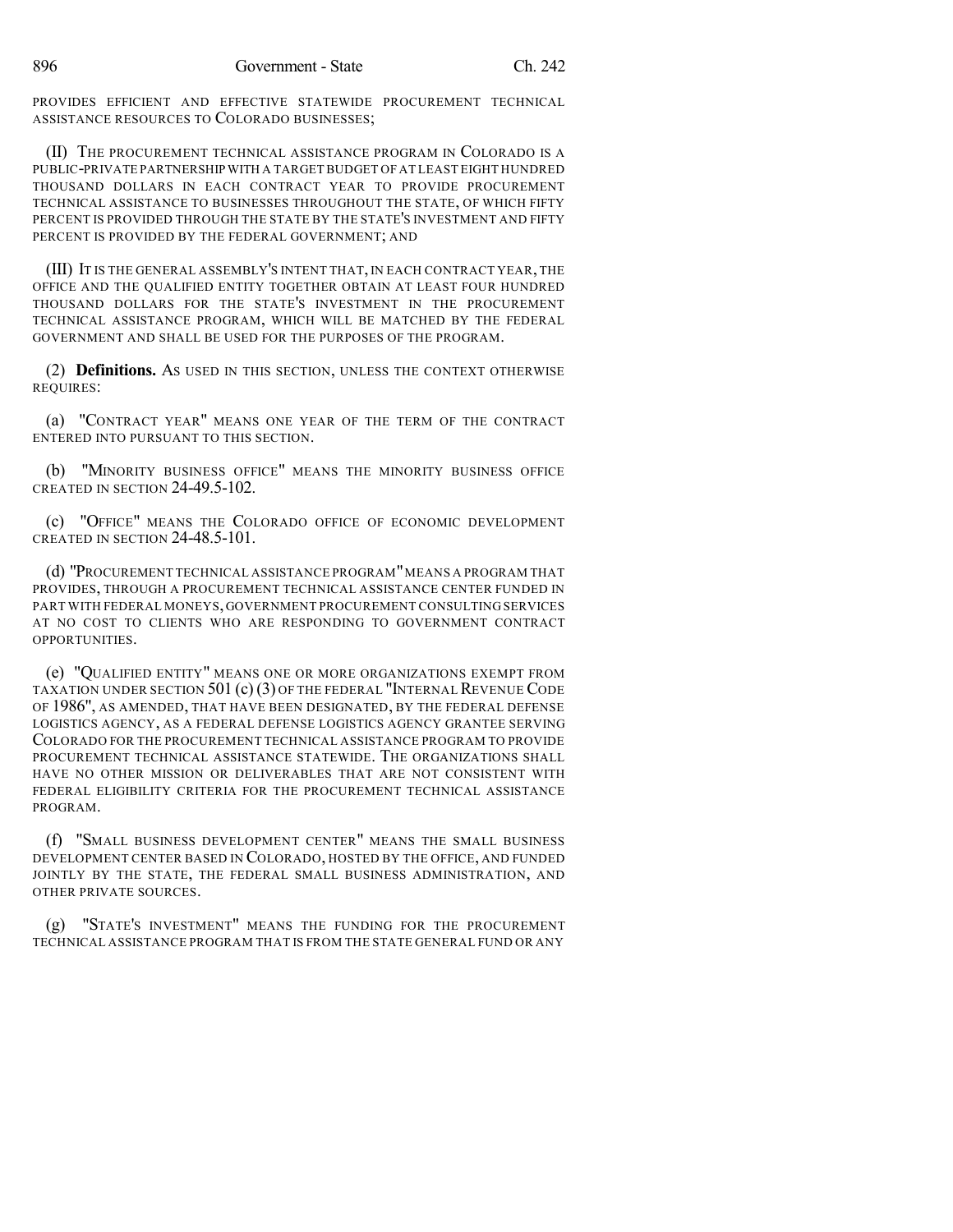OTHER SOURCE OF STATE MONEYS AND FROM CASH AND IN-KIND DONATIONS OBTAINED BY THE QUALIFIED ENTITY THROUGH GIFTS, GRANTS, AND DONATIONS.

(3) **Contract.** ON OR BEFORE SEPTEMBER 15, 2014, THE OFFICE SHALL ENTER INTO A CONTRACT WITH THE QUALIFIED ENTITY OR ENTITIES THAT WERE SELECTED BY THE FEDERAL DEFENSE LOGISTICS AGENCY TO PROVIDE PROCUREMENT TECHNICAL ASSISTANCE STATEWIDE. THE CONTRACT TERM AND REQUIREMENTS SHALL BE IN EFFECT FOR UP TO SIX YEARS AND SHALL ALIGN WITH THE FEDERAL DEFENSE LOGISTICS AGENCY REQUIREMENTS FOR SUCH CONTRACT.

(4) **State'sinvestment.**(a) IT IS THE GENERAL ASSEMBLY'S INTENT THAT IN EACH CONTRACT YEAR, THE OFFICE AND THE QUALIFIED ENTITY OBTAIN AT LEAST FOUR HUNDRED THOUSAND DOLLARS FOR THE STATE'S INVESTMENT IN THE PROCUREMENT TECHNICAL ASSISTANCE PROGRAM, WHICH WILL BE MATCHED BY THE FEDERAL GOVERNMENT AND SHALL BE USED FOR THE PURPOSES OF THE PROGRAM.

(b) IN EACH CONTRACT YEAR, THE STATE, THROUGH THE OFFICE, SHALL CONTRIBUTE THE LESSER OF THE QUALIFIED ENTITY'S CONTRIBUTION TO THE PREVIOUS CONTRACT YEAR'S STATE'S INVESTMENT OR TWO HUNDRED THOUSAND DOLLARS TO THE TOTAL AMOUNT OF THE STATE'S INVESTMENT IN THE PROCUREMENT TECHNICAL ASSISTANCE PROGRAM FOR THE THEN-CURRENT CONTRACT YEAR. THEREFORE, THE GENERAL ASSEMBLY SHALL PROVIDE NOT MORE THAN TWO HUNDRED THOUSAND DOLLARS FROM THE STATE GENERAL FUND OR FROM ANY OTHER SOURCE OF STATE MONEYS IN EACH CONTRACT YEAR.

(c) (I) THE QUALIFIED ENTITY SHALL CONTRIBUTE AT LEAST FIFTY PERCENT TO THE TOTAL AMOUNT OF THE STATE'S INVESTMENT. THEREFORE, THE QUALIFIED ENTITY SHALL OBTAIN, THROUGH THE SOLICITATION OF GIFTS, GRANTS, AND DONATIONS, AT LEAST TWO HUNDRED THOUSAND DOLLARS IN EACH CONTRACT YEAR.

(II) THE GIFTS, GRANTS, OR DONATIONS THAT THE QUALIFIED ENTITY OBTAINS MAY BE COMPRISED OF BOTH CASH AND IN-KIND CONTRIBUTIONS; EXCEPT THAT, OF THE TWO HUNDRED THOUSAND DOLLARS THAT THE QUALIFIED ENTITY IS REQUIRED TO OBTAIN IN EACH CONTRACT YEAR, AT LEAST THE FOLLOWING PERCENTAGES SHALL BE IN THE FORM OF CASH:

(A) FOR THE FIRST CONTRACT YEAR, AT LEAST FIFTEEN PERCENT;

(B) FOR THE SECOND CONTRACT YEAR, AT LEAST TWENTY PERCENT; AND

(C) FOR THE THIRD THROUGH SIXTH CONTRACT YEARS, AT LEAST TWENTY-FIVE PERCENT.

(III) IF,IN ANY CONTRACT YEAR,THE QUALIFIED ENTITY OBTAINS MORE THAN THE MINIMUM REQUIRED PERCENTAGE OF CASH CONTRIBUTIONS FOR THE APPLICABLE CONTRACT YEAR, THE QUALIFIED ENTITY MAY APPLY THE EXCESS CASH TO THE MINIMUM REQUIRED CASH CONTRIBUTION FOR THE NEXT CONTRACT YEAR.

(d)(I) BY NOVEMBER 1 OF EACH CONTRACT YEAR,THE OFFICE SHALL DETERMINE WHETHER THE QUALIFIED ENTITY OBTAINED AT LEAST TWO HUNDRED THOUSAND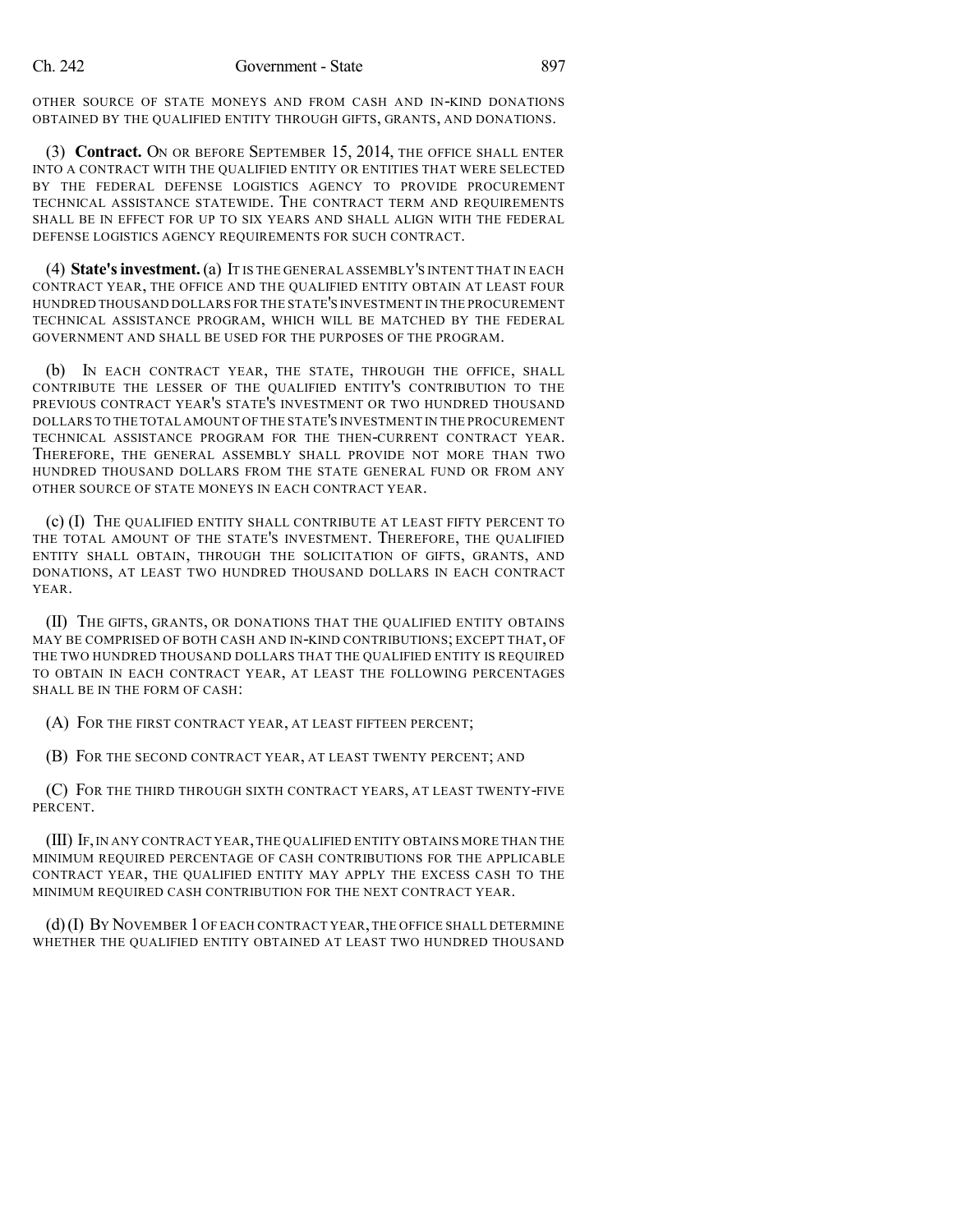898 Government - State Ch. 242

DOLLARS IN GIFTS, GRANTS, OR DONATIONS AND THE MINIMUM REQUIRED CASH CONTRIBUTION AS SPECIFIED IN PARAGRAPH (c) OF THIS SUBSECTION (4) FOR THE PREVIOUS CONTRACT YEAR.IF THE OFFICE DETERMINES THAT THE QUALIFIED ENTITY FAILED TO OBTAIN THE TOTAL REQUIRED AMOUNT OF GIFTS, GRANTS, AND DONATIONS AND THE MINIMUM REQUIRED CASH CONTRIBUTION FOR THE PREVIOUS CONTRACT YEAR,THE OFFICE SHALL NOTIFY THE STATE TREASURER, AND THE STATE TREASURER SHALL TRANSFER AN AMOUNT EQUAL TO THE AMOUNT OF THE SHORTFALL FROM THE MONEYS THAT THE STATE TREASURER TRANSFERRED TO THE PROCUREMENT TECHNICAL ASSISTANCE FUND PURSUANT TO PARAGRAPH (a) OF SUBSECTION (8) OF THIS SECTION FOR THE THEN-CURRENT CONTRACT YEAR TO THE GENERAL FUND.

(II) THE OFFICE SHALL ENSURE THAT BY DECEMBER 1 OF THE THIRD CONTRACT YEAR, THE QUALIFIED ENTITY IS PROJECTED TO PROVIDE AT LEAST A CUMULATIVE AMOUNT OF SIX HUNDRED THOUSAND DOLLARS OF THE STATE'S INVESTMENT FOR THE FIRST THROUGH THIRD CONTRACT YEARS, OF WHICH AMOUNT AT LEAST ONE HUNDRED TWENTY THOUSAND DOLLARS IS IN THE FORM OF CASH. IF, BASED ON THE OFFICE'S REVIEW, THE QUALIFIED ENTITY IS NOT PROJECTED TO SATISFY SUCH REQUIREMENTS, THE OFFICE SHALL NOTIFY THE MEMBERS OF THE HOUSE OF REPRESENTATIVES AND SENATE COMMITTEES WITH JURISDICTION OVER BUSINESS ISSUES, AND THE GENERAL ASSEMBLY MAY DETERMINE WHETHER TO CONTINUE THE ANNUAL APPROPRIATION TO THE OFFICE FOR THE PURPOSES OF THE PROCUREMENT TECHNICAL ASSISTANCE PROGRAM.

(5) **Qualifiedentity's contract requirements.**(a) IN ADDITION TO THE MINIMUM AMOUNT THAT THE QUALIFIED ENTITY IS REQUIRED TO CONTRIBUTE TO THE STATE'S INVESTMENT IN EACH CONTRACT YEAR, THE QUALIFIED ENTITY IS REQUIRED TO PERFORM THE FOLLOWING IN EACH CONTRACT YEAR:

(I) PROVIDE PROCUREMENT TECHNICAL ASSISTANCE TO AT LEAST ONE HUNDRED BUSINESSES THAT ARE EITHER NEW OR ACTIVE CLIENTS OF THE QUALIFIED ENTITY;

(II) PROVIDE PROCUREMENT TECHNICAL ASSISTANCE IN THE FORM OF COUNSELING TO BUSINESSES FOR AT LEAST ONE THOUSAND FIVE HUNDRED HOURS; AND

(III) SPONSOR OR PARTICIPATE IN AT LEAST SIXTY-FIVE EVENTS TO INFORM THE BUSINESS COMMUNITY OF THE SERVICES AND ASSISTANCE THAT THE PROCUREMENT TECHNICAL ASSISTANCE PROGRAM PROVIDES.

(b) ON OR BEFORE OCTOBER 1 OF EACH CONTRACT YEAR, THE QUALIFIED ENTITY SHALL REPORT THE FOLLOWING INFORMATION TO THE OFFICE:

(I) THE NUMBER OF NEW AND ACTIVE BUSINESSES THAT THE QUALIFIED ENTITY SERVED, THE NUMBER OF COUNSELING HOURS IT PROVIDED, AND THE NUMBER OF EVENTS THAT IT ATTENDED DURING THE PRIOR CONTRACT YEAR;

(II) WHETHER THE QUALIFIED ENTITY OBTAINED AT LEAST TWO HUNDRED THOUSAND DOLLARS IN GIFTS, GRANTS, OR DONATIONS TOWARD ITS SHARE OF THE TOTAL STATE'S INVESTMENT DURING THE PRIOR CONTRACT YEAR, WHETHER THE QUALIFIED ENTITY OBTAINED THE REQUIRED MINIMUM AMOUNT OF SUCH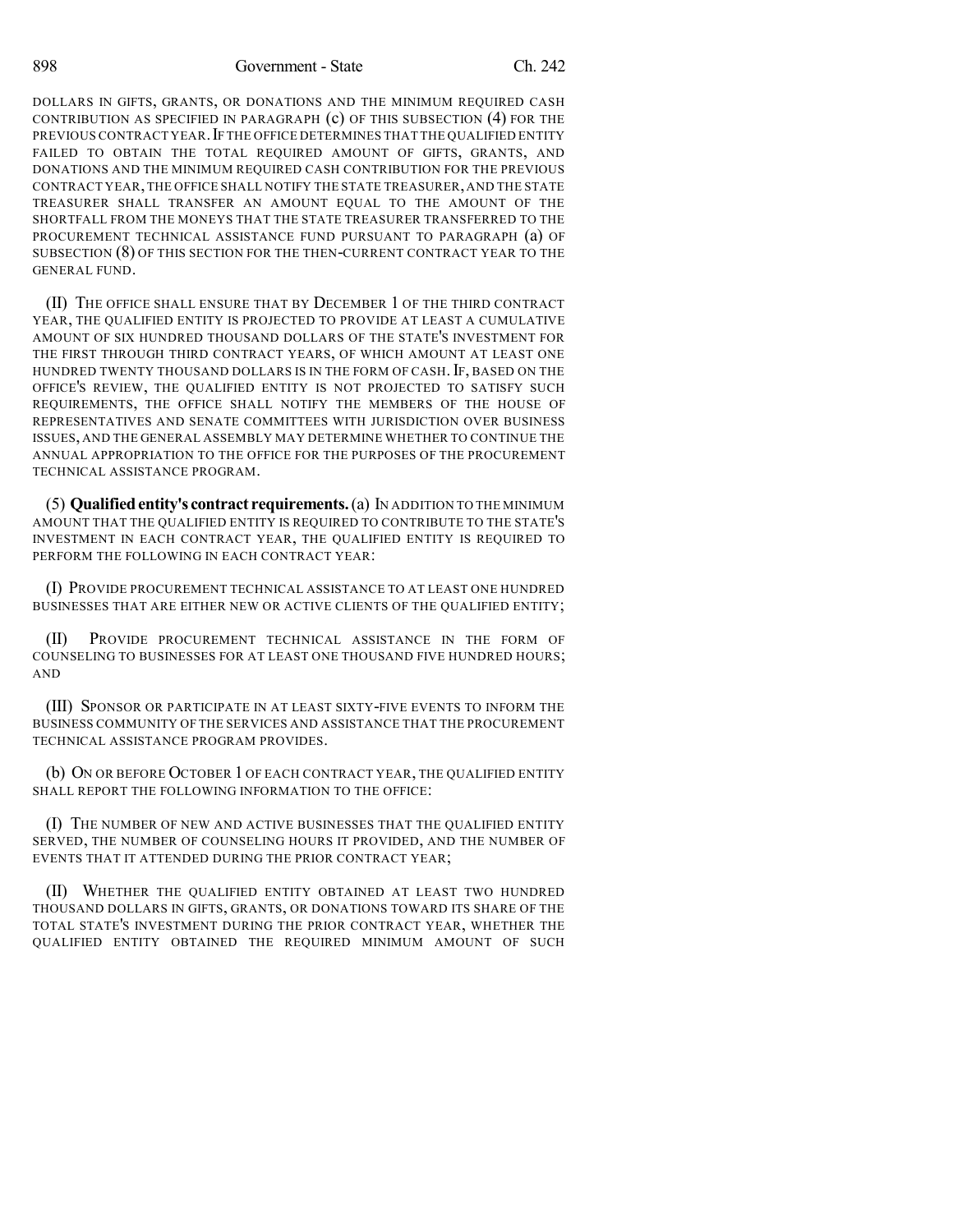CONTRIBUTIONS IN CASH PURSUANT TO SUBPARAGRAPH (II) OF PARAGRAPH (c) OF SUBSECTION (4) OF THIS SECTION, AND WHAT PORTION OF THE GIFTS, GRANTS, AND DONATIONS THE QUALIFIED ENTITY USED DURING THE PRIOR CONTRACT YEAR; AND

(III) ANY OTHER INFORMATION REQUESTED BY THE OFFICE.

(6) **Reporting.** IN EACH CONTRACT YEAR, THE OFFICE SHALL INCLUDE IN THE ANNUAL REPORT SUBMITTED TO THE GENERAL ASSEMBLY PURSUANT TO SECTION 24-48.5-101 (7) THE INFORMATION THAT THE QUALIFIED ENTITY PROVIDED TO THE OFFICE PURSUANT TO PARAGRAPH (b) OF SUBSECTION (5) OF THIS SECTION.

(7) **Memorandum of understanding.** THE MINORITY BUSINESS OFFICE, THE SMALL BUSINESS DEVELOPMENT CENTER, AND THE QUALIFIED ENTITY SHALL ENTER INTO A MEMORANDUM OF UNDERSTANDING TO ADDRESS THE FOLLOWING ISSUES IN CONNECTION WITH THE PROCUREMENT TECHNICAL ASSISTANCE PROGRAM:

(a) THE NATURE AND DELIVERY OF THE PROGRAMS AND SERVICES THAT WILL BE OFFERED BY THE QUALIFIED ENTITY THROUGH THE PROCUREMENT TECHNICAL ASSISTANCE PROGRAM AND THE METHOD BY WHICH THOSE PROGRAMS WILL BE ALIGNED WITH THE PROGRAMS OFFERED BY THE SMALL BUSINESS DEVELOPMENT CENTER AND THE MINORITY BUSINESS OFFICE;

(b) A SCHEDULE FOR PERIODIC MEETINGS BETWEEN THE DIRECTORS OF THE QUALIFIED ENTITY, THE SMALL BUSINESS DEVELOPMENT CENTER, THE MINORITY BUSINESS OFFICE, AND ANY OTHER RELEVANT ENTITIES WITHIN THE OFFICE AT THE STATE AND REGIONAL LEVELS;

(c) A METHOD FOR TRACKING THE CROSS-REFERRAL OF CLIENTS BETWEEN THE QUALIFIED ENTITY,THE SMALL BUSINESS DEVELOPMENT CENTER,AND THE MINORITY BUSINESS OFFICE;

(d) AMETHOD FOR COORDINATING AND ORGANIZING THE JOINT PARTICIPATION OF THE QUALIFIED ENTITY, THE SMALL BUSINESS DEVELOPMENT CENTER, AND THE MINORITY BUSINESS OFFICE AT OUTREACH EVENTS AND THROUGH OTHER MARKETING OPPORTUNITIES;

(e) A PLAN FOR THE QUALIFIED ENTITY, THE SMALL BUSINESS DEVELOPMENT CENTER, AND THE MINORITY BUSINESS OFFICE TO SHARE LOCATIONS, WHERE POSSIBLE, THROUGHOUT COLORADO; AND

(f) ANYTHING ELSE DEEMED NECESSARY AND APPROPRIATE BY THE QUALIFIED ENTITY,THE SMALL BUSINESS DEVELOPMENT CENTER, AND THE MINORITY BUSINESS OFFICE.

(8) **Fund.** (a) THE PROCUREMENT TECHNICAL ASSISTANCE CASH FUND IS CREATED IN THE STATE TREASURY. THE FUND CONSISTS OF:

(I) TWO HUNDRED TWENTY THOUSAND DOLLARS THAT THE STATE TREASURER IS REQUIRED TO TRANSFER FROM THE GENERAL FUND TO THE FUND ON JULY 1, 2015, AND JULY 1 OF THE NEXT FOUR YEARS THEREAFTER; AND